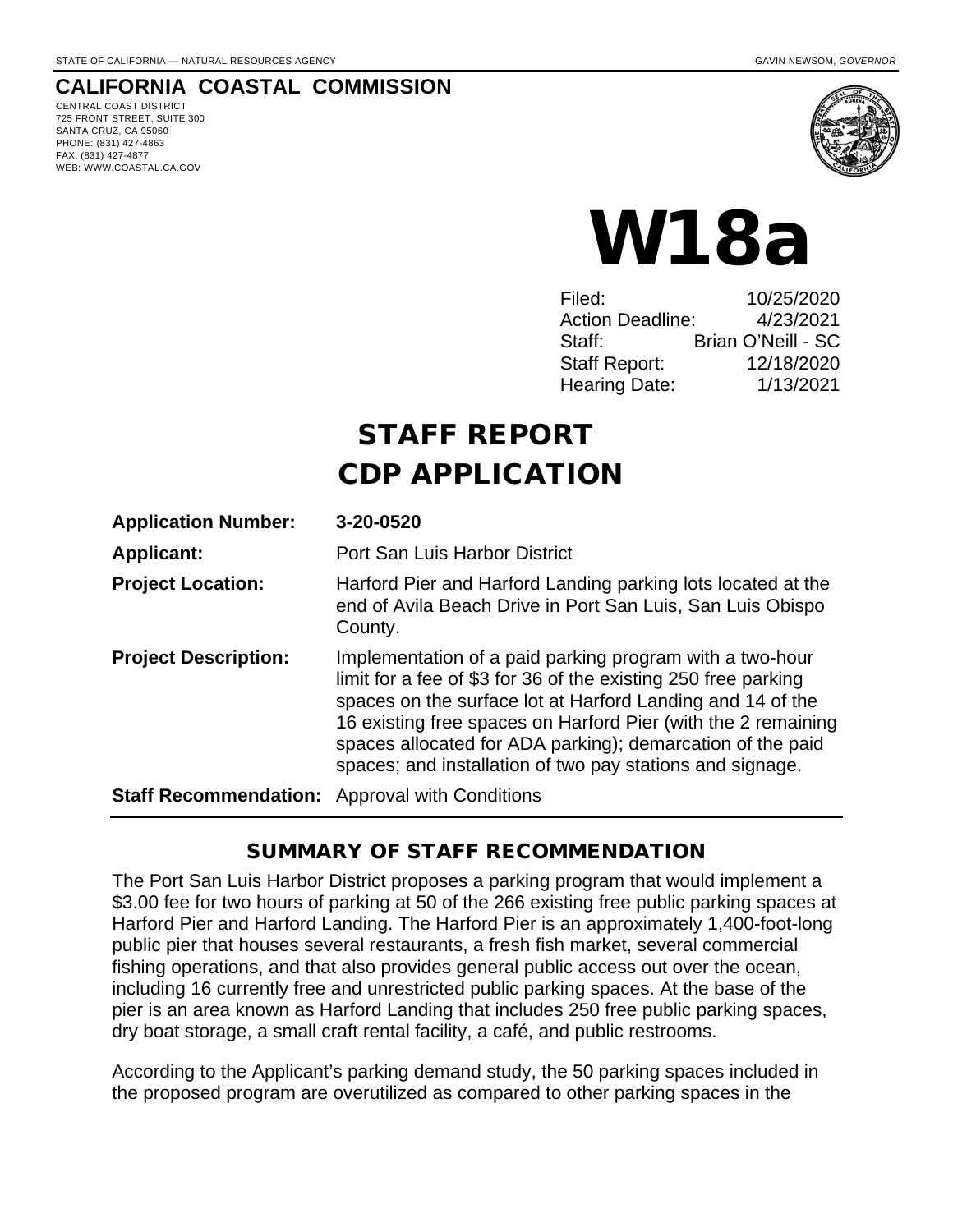vicinity due to their proximity to commercial businesses. The study suggests that the project area does not suffer from parking scarcity generally, but that this small subset of parking spaces is in high demand. The intent of the proposed parking program is to relieve congestion and create turnover in these 50 most congested parking spaces located closest to the commercial businesses, as well as to provide revenue to fund Port District projects that provide and maintain public recreational access facilities and programs, all while maintaining a significant supply of free unrestricted public access parking (i.e., 216 such spaces).

The use of a fee system for public parking areas nearly always raises a threshold question of whether such a parking fee program would have an adverse impact to public recreational access that cannot be reconciled with the Coastal Act. Coastal beach and shoreline areas provide an important public recreational function and free parking access is often in high demand. Thus, any imposition of a cost for parking access must be thoroughly reviewed each time it is proposed. This review must involve particular scrutiny regarding a parking fee's impacts on underserved communities, who have often faced disproportionate burdens in accessing the California coastline due to geographic, economic, social, cultural, and physical barriers.

In this case, the preservation of 216 free parking spaces at Harford Pier and Landing, as well as the availability of free street parking along Avila Beach Drive, are a critical aspect necessary to find the program consistent with the public recreational access and environmental justice policies of the Coastal Act. Due to the limited scope of the program, the fees are focused on parking spaces that mostly serve fee-based activities (e.g., restaurant dining or chartering a boat) rather than parking that serves the free recreational activities available on the pier and at the adjacent shoreline and sandy beaches. In fact, the 50 fee-based spaces included in the proposed program are the spaces located farthest away from the beach and shoreline area. Because the proposed program includes preserving a significant amount of existing free and unrestricted spaces, and because these spaces appear to be adequate to meet existing demand, the proposed program does not raise significant public access and environmental justice concerns in its current form. To further ensure the program meets its proposed intent and to be consistent with the Coastal Act, this approval is conditioned to authorize the fees/timing restrictions for the 50 fee-based spaces (and to recognize that the other 216 spaces are to remain free and unrestricted), but to limit the duration of such fees/restrictions to the time period from 8 am to 8 pm, and to require annual reporting to confirm that all parking fee revenues are reinvested in public recreational access facilities and enhancements at Port San Luis.

In some ways, the parking fee program here is a model of how such a fee program can be found consistent with Coastal Act objectives as the program is limited in scope to address a specific identified parking problem, maintains a significant supply of free public parking, and invests all funds into the care and maintenance of public recreational access opportunities at the Port. Therefore, as conditioned, the project can be found consistent with the Coastal Act, and staff recommends **approval** of the CDP as modified. The motion is found on page 4 below.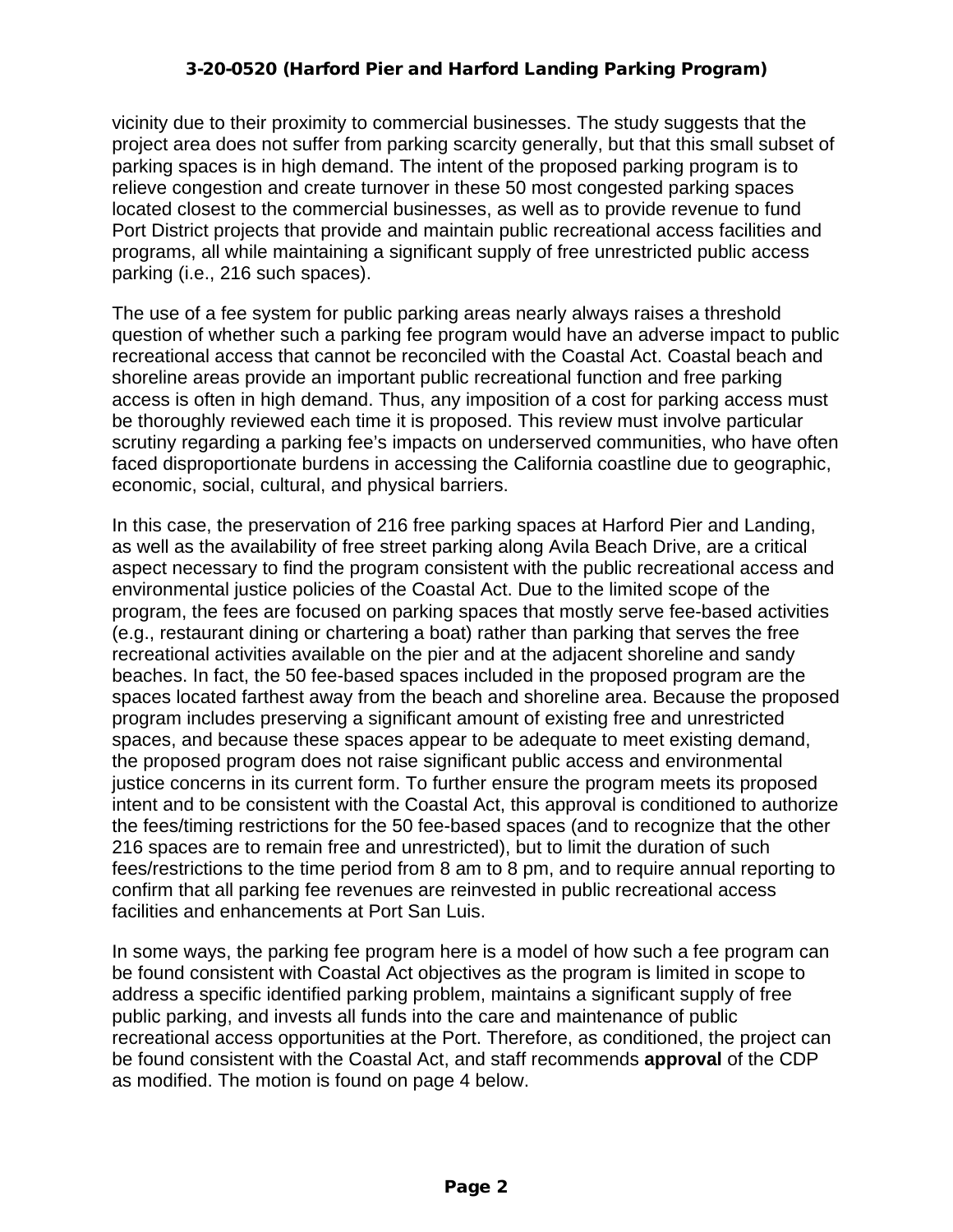# TABLE OF CONTENTS

| 3. |  |
|----|--|
|    |  |
|    |  |
|    |  |
|    |  |
|    |  |
|    |  |
|    |  |
|    |  |
|    |  |
|    |  |
|    |  |

#### **EXHIBITS**

[Exhibit 1 – Project Vicinity Map](https://documents.coastal.ca.gov/reports/2021/1/w18a/w18a-1-2021-exhibits.pdf)

- Exhibit 2 Project Area Photo and Parking Configuration
- Exhibit 3 Project Site Plans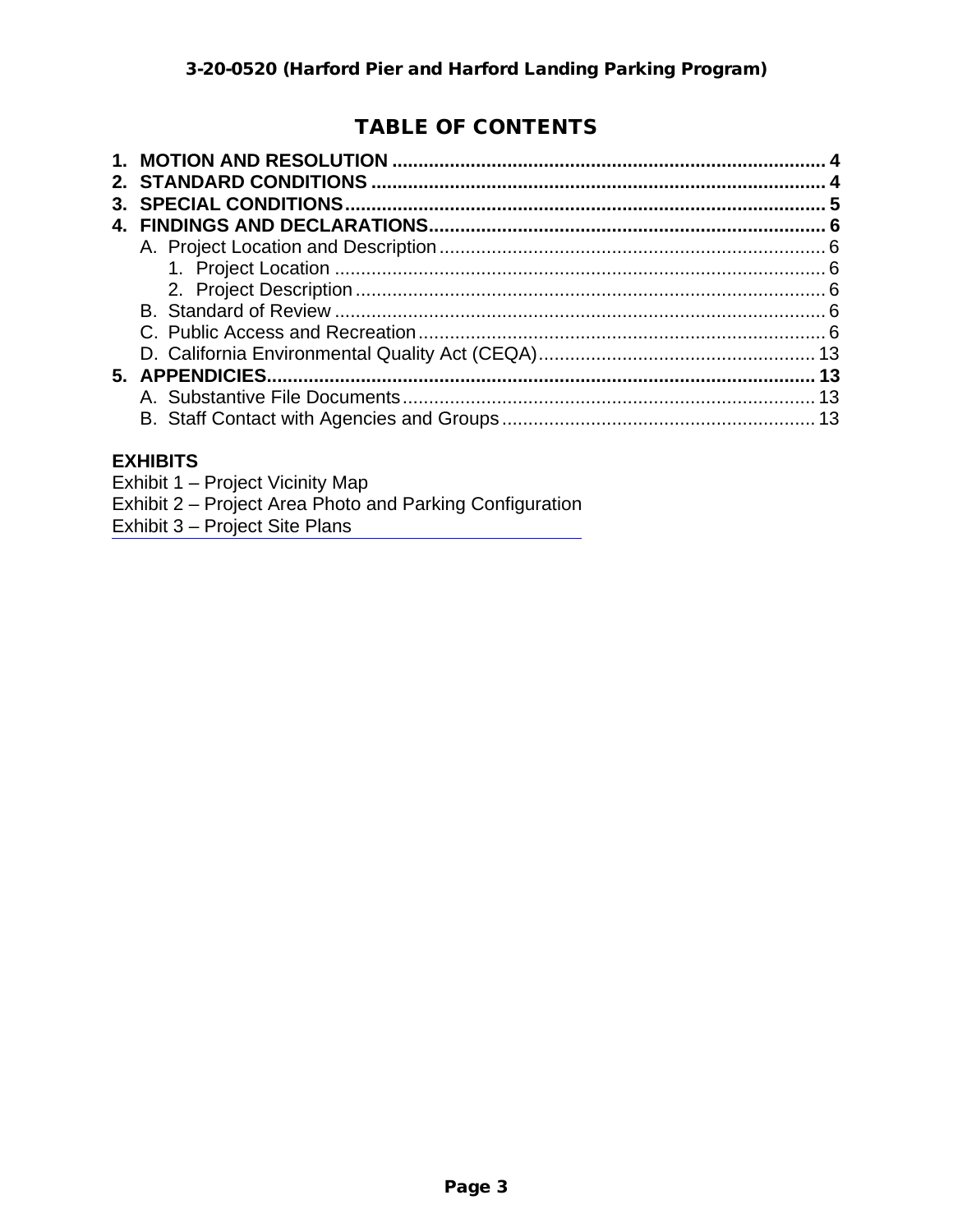### 1. MOTION AND RESOLUTION

Staff recommends that the Commission, after public hearing, **approve** a coastal development permit for the proposed development. To implement this recommendation, staff recommends a **YES** vote on the following motion. Passage of this motion will result in approval of the CDP as conditioned and adoption of the following resolution and findings. The motion passes only by affirmative vote of a majority of the Commissioners present.

*Motion: I move that the Commission approve Coastal Development Permit Number 3-20-0520 pursuant to the staff recommendation, and I recommend a yes vote.* 

*Resolution to Approve CDP: The Commission hereby approves Coastal Development Permit Number 3-20-0520 and adopts the findings set forth below on grounds that the development as conditioned will be in conformity with the policies of Chapter 3 of the Coastal Act. Approval of the permit complies with the California Environmental Quality Act because either 1) feasible mitigation measures and/or alternatives have been incorporated to substantially lessen any significant adverse effects of the development on the environment, or 2) there are no further feasible mitigation measures or alternatives that would substantially lessen any significant adverse impacts of the development on the environment.*

# 2. STANDARD CONDITIONS

This permit is granted subject to the following standard conditions:

- **1. Notice of Receipt and Acknowledgment**. The permit is not valid and development shall not commence until a copy of the permit, signed by the Permittee or authorized agent, acknowledging receipt of the permit and acceptance of the terms and conditions, is returned to the Commission office.
- **2. Expiration.** If development has not commenced, the permit will expire two years from the date on which the Commission voted on the application. Development shall be pursued in a diligent manner and completed in a reasonable period of time. Application for extension of the permit must be made prior to the expiration date.
- **3. Interpretation.** Any questions of intent or interpretation of any condition will be resolved by the Executive Director or the Commission.
- **4. Assignment.** The permit may be assigned to any qualified person, provided assignee files with the Commission an affidavit accepting all terms and conditions of the permit.
- **5. Terms and Conditions Run with the Land.** These terms and conditions shall be perpetual, and it is the intention of the Commission and the Permittee to bind all future owners and possessors of the subject property to the terms and conditions.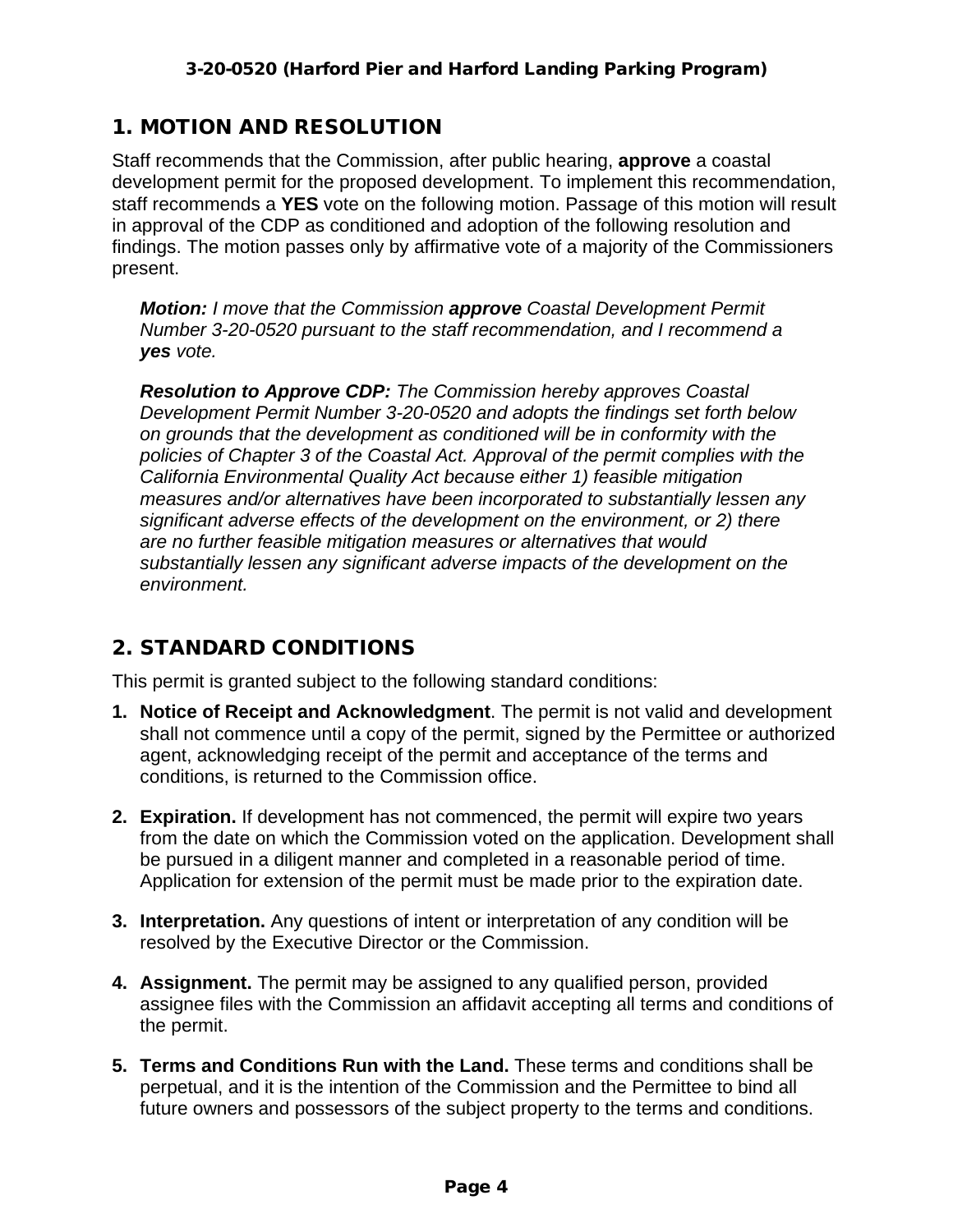# 3. SPECIAL CONDITIONS

This permit is granted subject to the following special conditions:

- **1. Approved Project.** This CDP authorizes a parking fee program for 14 spaces on Harford Pier and 36 spaces at Harford Landing (as shown in **Exhibit 3),** installation of program signage and two pay stations, and demarcation of the fee-based spaces. Parking at the identified fee-based spaces is allowed to be limited to two hours at a time for a flat-rate of \$3.00 per each two hours, which shall not be modified (unless it is to reduce the number of fee-based spaces, to reduce the fee, and/or to eliminate the timing restriction). The remaining two handicapped parking spaces on Harford Pier and the 214 parking spaces at Harford Landing shall remain open, unrestricted, and free to the public at all times, which shall not be modified.
- **2. Parking Fee Hours.** Parking fees at the identified 50 fee spaces shall only be collected between the hours of 8 am and 8 pm, which shall not be modified (unless it is to reduce the duration of fee collection between those times). All parking program signage shall clearly indicate that free and unrestricted parking is available in the 50 fee spaces from 8 pm to 8 am.
- **3. Annual Project Revenue Reports.** By July 1st of each year, the Permittee shall submit for Executive Director review and approval an annual project report for each year that the program is in effect. The report shall confirm that all parking revenue has been earmarked for maintenance, operation, and/or improvements to public recreational access facilities and/or programs at Port San Luis. The annual project report shall, at a minimum, include an accounting of all revenues and expenditures associated with the pay parking program. At a minimum, the accounting shall be broken down by both the month and year of the amount of fees collected, as well as the expenditures from collected fees broken down by category (e.g., parking lot maintenance, beach maintenance, etc.).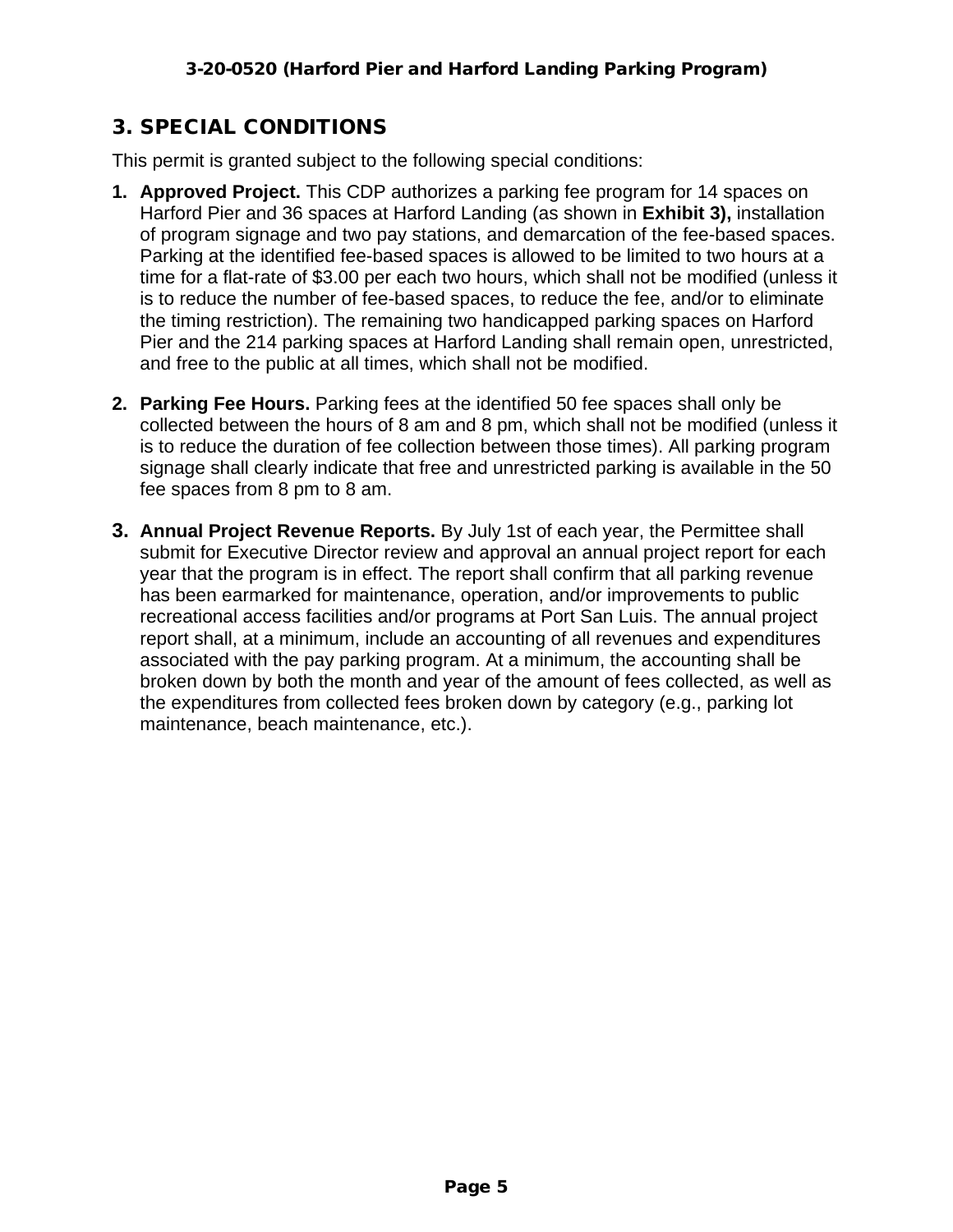# 4. FINDINGS AND DECLARATIONS

#### **A. Project Location and Description**

#### **1. Project Location**

Port San Luis is situated on the northern portion of San Luis Bay, a hook-shaped bay delineated by upcoast Point San Luis and by downcoast Fossil Point. Port San Luis Harbor is a commercial fishing/small craft harbor adjacent to the unincorporated coastal community of Avila Beach on the south coast of San Luis Obispo County. The Port is both a major commercial fishing harbor and a popular sport fishing site. The Port San Luis Harbor District (or "Port District") was created in 1954 to repair and maintain the piers in the area, and also to support commerce associated with oil and gas extraction (since ceased), movement of passengers and cargo, and commercial fishing in the harbor.

The Harford Pier is an approximately 1,400-foot-long public pier that houses several restaurants, a fresh fish market, commercial public charter boats, several commercial fishing operations, harbor patrol facilities, and also provides general public access in the form of walking, wildlife viewing, and free pier fishing. There are 16 free and unrestricted public parking spaces toward the end of the pier, including two handicapped spaces. At the base of the pier is an area known as Harford Landing, which includes a 250-space free and unrestricted public parking lot, dry boat storage, a small craft rental facility, a café, and public restrooms. The parking lot is directly adjacent to Fisherman's and Old Porte Beaches. The Port District owns, manages, and maintains the entire Harford Pier and Landing area. See **Exhibit 1** for the project site location map and **Exhibit 2** for site photographs.

#### **2. Project Description**

The proposed project is to implement a year-round 24-hour parking program that will limit parking to two hours at a time and charge a flat fee of \$3 per each two hours per space at 36 of the existing 250 free parking spaces on the surface lot at Harford Landing and at 14 of the existing 16 free parking spaces on Harford Pier. The remaining 214 spaces at Harford Landing and two handicapped spaces on Harford Pier would remain free, unrestricted, and open to public, with no timing limitation. The project also includes demarcation of the paid spaces, program signage, and installation of two solarpowered pay stations. See **Exhibit 3** for the project plans.

#### **B. Standard of Review**

The proposed project is located atop current and historical tidelands and thus is within the Commission's retained CDP jurisdiction area. As a result, the standard of review for this application is the Chapter 3 policies of the Coastal Act.

#### **C. Public Access and Recreation**

#### *Applicable Coastal Act Provisions*

The Coastal Act protects public recreational access to the coast, including parking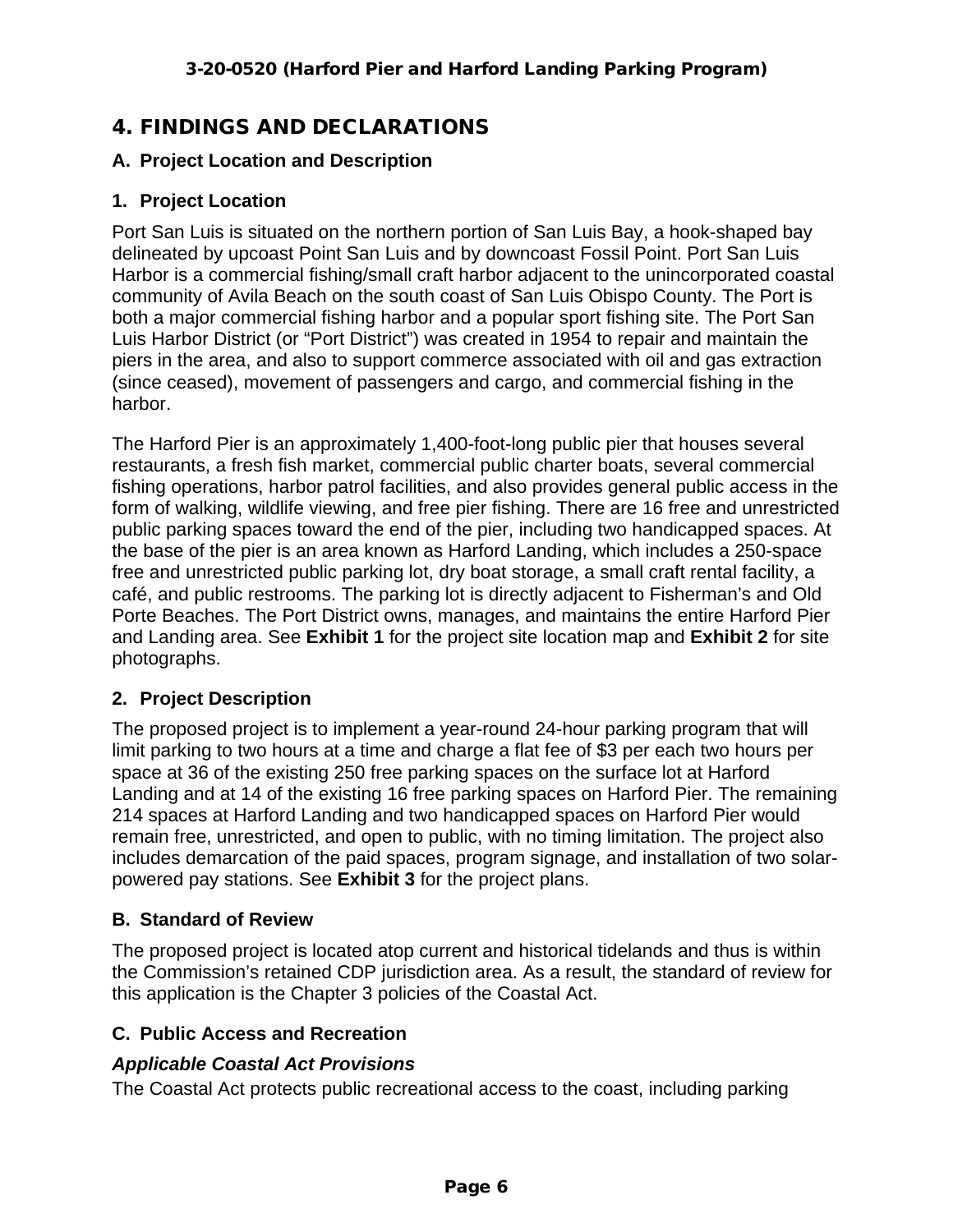access. Relevant Chapter 3 policies include:

*Section 30210. In carrying out the requirement of Section 4 of Article X of the California Constitution, maximum access, which shall be conspicuously posted, and recreational opportunities shall be provided for all the people consistent with public safety needs and the need to protect public rights, rights of private property owners, and natural resource areas from overuse.* 

*Section 30211. Development shall not interfere with the public's right of access to the sea where acquired through use or legislative authorization, including, but not limited to, the use of dry sand and rocky coastal beaches to the first line of terrestrial vegetation.* 

*Section 30212.5. Wherever appropriate and feasible, public facilities, including parking areas or facilities, shall be distributed throughout an area so as to mitigate against the impacts, social and otherwise, of overcrowding or overuse by the public of any single area.* 

*Section 30213. Lower cost visitor and recreational facilities shall be protected, encouraged, and, where feasible, provided. Developments providing public recreational opportunities are preferred. …* 

*Section 30220. Coastal areas suited for water-oriented recreational activities that cannot readily be provided at inland water areas shall be protected for such uses.* 

*Section 30221. Oceanfront land suitable for recreational use shall be protected for recreational use and development …* 

*Section 30223. Upland areas necessary to support coastal recreational uses shall be reserved for such uses, where feasible.* 

*Section 30240(b). Development in areas adjacent to… parks and recreation areas shall be sited and designed to prevent impacts which would significantly degrade those areas, and shall be compatible with the continuance of those… recreation areas.* 

*Section 30252. The location and amount of new development should maintain and enhance public access to the coast by (1) facilitating the provision or extension of transit service, (2) providing commercial facilities within or adjoining residential development or in other areas that will minimize the use of coastal access roads, (3) providing nonautomobile circulation within the development, (4) providing adequate parking facilities or providing substitute means of serving the development with public transportation…* 

In addition to these Chapter 3 policies, the Coastal Act also speaks to the need to ensure that coastal development does not unduly burden any particular segment of the population with adverse environmental impacts and reflects a focus on explicitly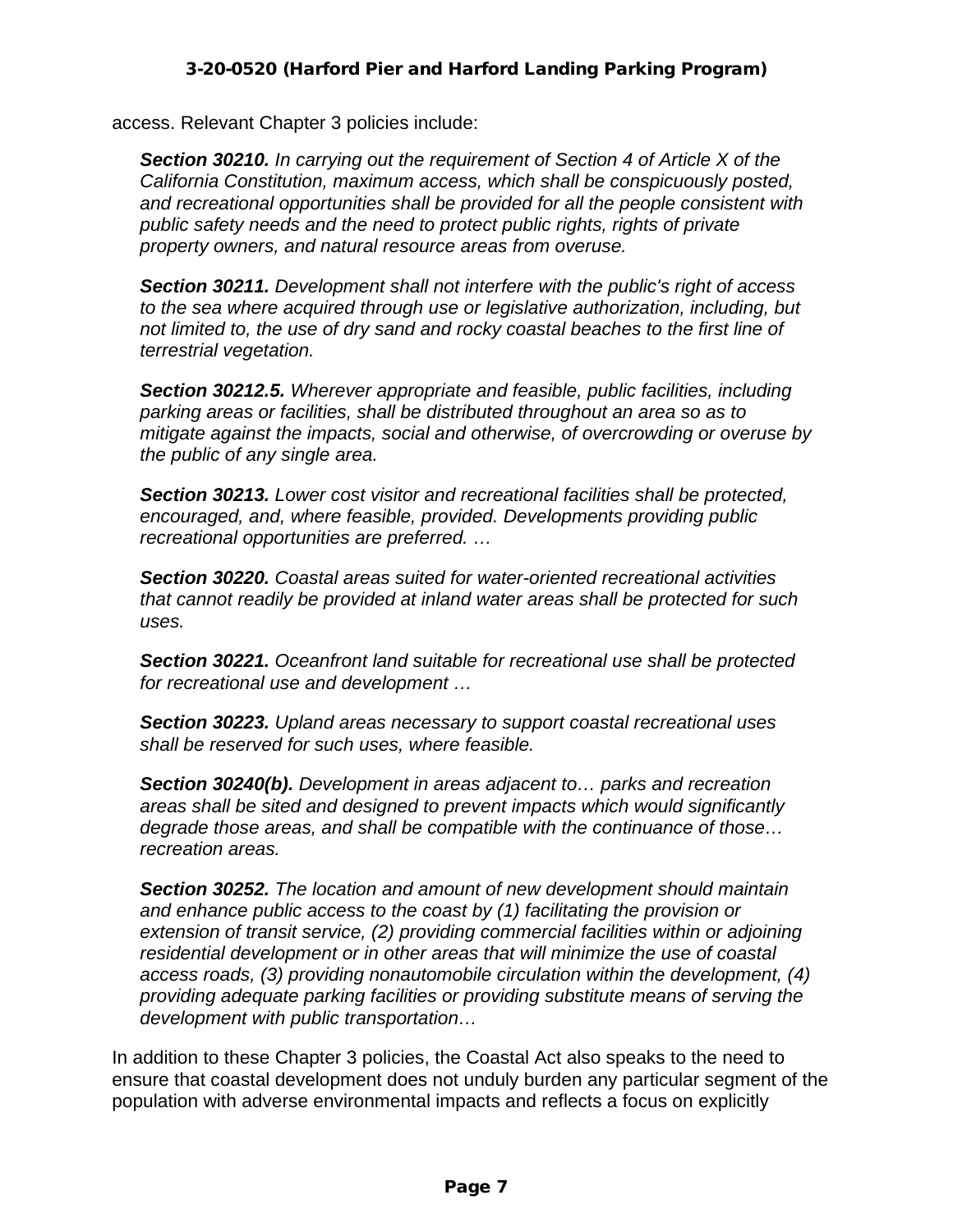requiring fair treatment to all people in the application of the Coastal Act and LCPs. This includes the "equitable distribution of environmental benefits throughout the state," as follows:

*Section 30107.3. "Environmental justice" means the fair treatment of people of all races, cultures, and incomes with respect to the development, adoption, implementation, and enforcement of environmental laws, regulations, and policies.* 

*Section 30604(h). When acting on a coastal development permit, the issuing agency, or the Commission on appeal, may consider environmental justice, or the equitable distribution of environmental benefits throughout the state.* 

Among the most important goals and requirements of the Coastal Act is the mandate to protect, provide, enhance, and maximize public recreational access opportunities to and along the coast. Within this guiding framework, the protection of, and priority for, lower cost visitor and recreational facilities is explicitly identified. Further, Coastal Act Section 30210 directs the Commission to maximize access, representing a different threshold than to simply provide or protect such access and is fundamentally different from other like provisions in this respect. In other words, it is not enough to simply provide access to and along the coast or to simply protect access. Rather, such access must also be maximized. This terminology distinguishes the Coastal Act in certain respects and provides fundamental direction with respect to projects along the California coast that raise public access issues, like this one.

#### *Analysis*

As described above, the Harford Pier and Landing area is located atop historic tidelands that are owned and managed by the Port District. The land was granted to the Port District by the State of California in 1957 by statute to promote navigation, commerce, fisheries, public parks, and public recreation. The grant reserves the public's right of convenient access to the water and the right to fish. The Port District is required to operate and maintain the Harbor area consistent with the purposes of the State grant.

The Harford Pier and adjacent beach areas are quite popular tourist destinations throughout the year, but particularly during peak summer months. Free public parking is currently available at Harford Pier and Landing, in addition to the free public parking that is available along Avila Beach Drive between the pier and the town of Avila. According to a 2013 Port District parking study (see **Appendix A**), the 50 proposed fee-based parking spaces included in this program are overutilized as compared to parking spaces along Avila Beach Drive due to their proximity to commercial businesses. The study found that utilization of the spaces in this program can reach upwards of 90% during peak times, while utilization of the existing free beach parking spaces along Avila Beach Drive often hovers around 50%. The study suggests that the area does not suffer from parking scarcity generally, but that there is a small subset of parking spaces that are in high demand. The proposed parking plan only impacts the spaces that were identified in the study as those that are in the most demand.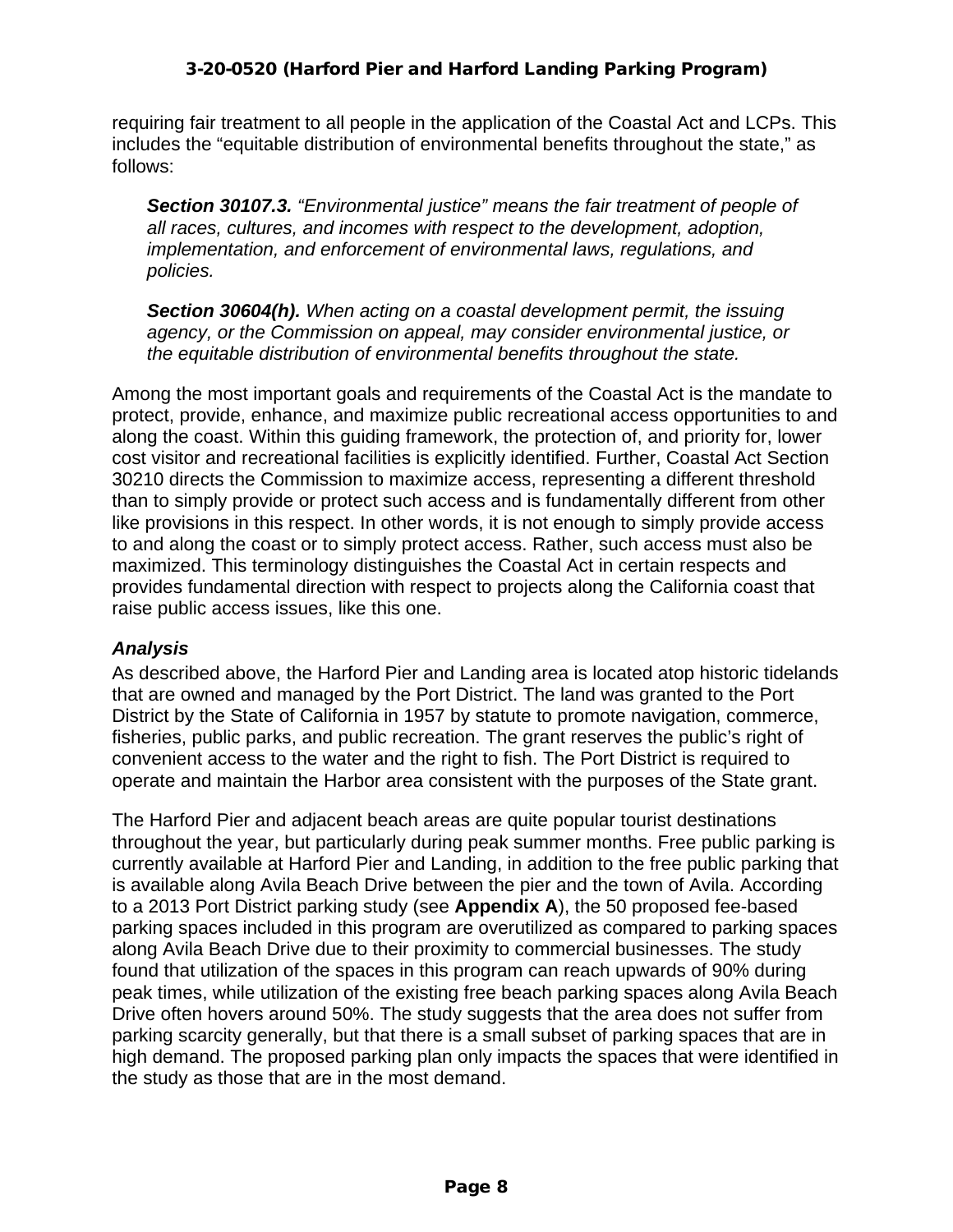The intent of the proposed parking program is to relieve congestion and create turnover in the most congested parking spaces that are located closest to the commercial businesses, as well as to provide revenue to fund Port District projects that provide and maintain public recreational access facilities and programs. Thus, the fee program is intended to create turnover in overutilized spaces and provide revenue to maintain public facilities, while maintaining a vast majority of the parking as free for general public access.

The use of a fee system for public parking areas usually raises a threshold question of whether such a parking fee program would have an adverse impact to public recreational access that cannot be reconciled with the Coastal Act. Coastal beach and shoreline areas provide an important public recreational function, and free parking access (such as the parking that has historically been provided at all the spaces on Harford Pier and at Harford Landing) is often in high demand. Thus, any imposition of a cost for parking access to coastal areas and the way such fee collection affects site resources, such as lower-cost visitor-serving opportunities, must be thoroughly reviewed each time it is considered for permitting.

Many areas of the California coastline have some form of parking fee or program. These are generally driven by a mix of public safety, public access regulation, and revenue generation objectives. The cited Coastal Act policies make clear that maximum recreational access must be provided for all segments of society. Those policies also require that lower-cost visitor and recreational facilities be protected and that adjacent park and recreation areas, such as beaches, be protected from the effects of adjacent development. Another concern with parking regulations and fees, such as these, is the cumulative impacts of individual projects like this on the ability of the public to readily park and access the beach and shoreline more broadly. Over time, the establishment of parking regulations can lead to a diminishing number of free and/or lower-cost parking spaces for prime visitor destinations.

There is a "slippery slope" concern that the establishment of one parking program may lead to an increase in pay parking programs in immediate surrounding areas. Therefore, the cumulative impact of the parking program must also be considered, especially for those who depend on lower cost facilities to access the coast at all. Where the Commission has acted to approve parking fee programs, applicants have often been required to relocate or provide free parking elsewhere.<sup>[1](#page-8-0)</sup> Even in cases where the proposed parking restrictions were limited to timing restrictions (and not fees), the Commission has often required offsetting mitigation in the form of ensuring the continuation of free unrestricted parking nearby.<sup>[2](#page-8-1)</sup>

Relatedly, parking fees also raise issues related to environmental justice. Throughout California's history, lower-income communities, communities of color, and other

<span id="page-8-0"></span><sup>1</sup> See, for example, previous Commission actions on CDPs 3-04-027 (City of Pacific Grove), 5-84-236 (City of Hermosa Beach), 5-98-42 (City of Long Beach), 5-02-380 (City of Santa Monica), and 5-02-422 (City of Seal Beach).

<span id="page-8-1"></span><sup>2</sup> See, for example, CDP A-3-STC-07-057 (City of Santa Cruz).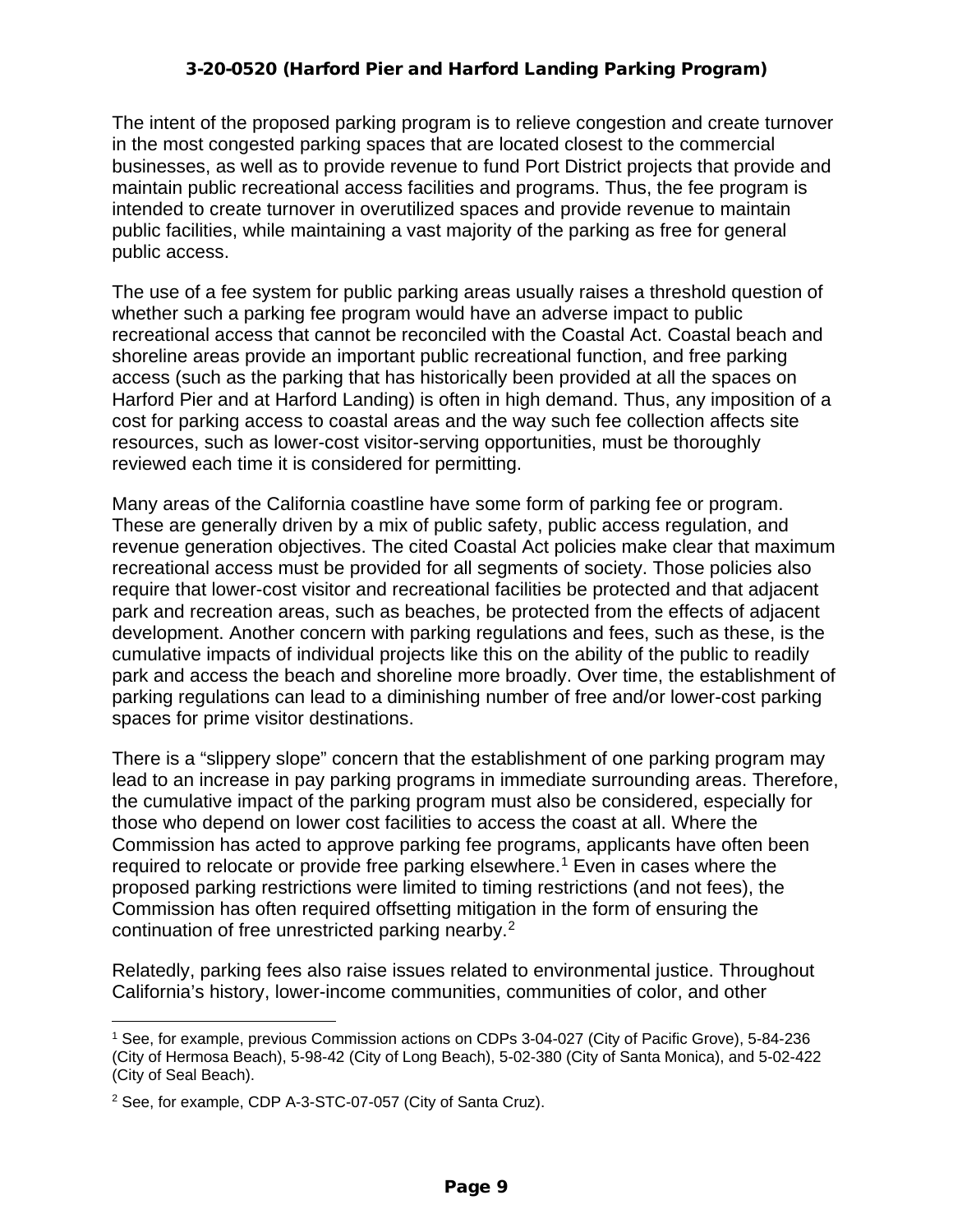marginalized populations have often faced disproportionate burdens in accessing the California coastline due to geographic, economic, social, cultural, and physical barriers. Ensuring maximum and equitable public access to the California coastline (as required by the Coastal Act, including Sections 30210 and 30213) is consistent with environmental justice principles reflected in the Coastal Act. As indicated above, Coastal Act Section 30604(h) provides that the Commission may consider environmental justice issues when considering CDP applications, such as this one.<sup>3</sup>

Towards this end, the Commission also adopted an environmental justice policy in 2019. [4](#page-9-1) This committed the agency to considering environmental justice principles consistent with Coastal Act policies in the agency's decision-making process to ensure the benefits of coastal resources and coastal resource protection are accessible to everyone.

In approving the policy, the Commission recognized that equitable coastal access is encompassed in, and protected by, the public access policies of Chapter 3 of the Coastal Act. It found that:

*The Coastal Act's mandates to provide maximum access and recreational opportunities for all, and to protect, encourage, and provide lower-cost visitor and recreational opportunities embody fundamental principles of environmental justice. The Commission reaffirms its longstanding commitment to identifying and eliminating barriers, including those that unlawfully privatize public spaces, in order to provide for those who may be otherwise deterred from going to the beach or coastal zone. The coast belongs to everyone, and access cannot be denied or diminished on the basis of race, ethnicity, income, socio-economic status, or place of residence or other factors...* 

*Understanding that even nominal costs can be barriers to access, preserving and providing for lower-cost recreational facilities is also an environmental justice imperative. This includes recreational opportunities such as parks, trails, surf spots, beach barbecue and fire pits, safe swimming beaches, fishing piers, campgrounds, and associated free or low-cost parking areas.* 

Including as embodied in the Commission's adopted environmental justice policy, the term "environmental justice" is currently understood to mean equitable distribution of environmental benefits, including equitable opportunities for coastal access and recreation for all. In California, equitable coastal access and recreational opportunities for all have been elusive goals in certain areas and for certain populations, especially due to historic and social factors, such as discriminatory land use and economic policies

<span id="page-9-0"></span> $3$  Government Code Section 65040.12(e) defines environmental justice as "the fair treatment of people of all races, cultures, and incomes with respect to the development, adoption, implementation, and enforcement of environmental laws, regulations, and policies."

<span id="page-9-1"></span><sup>4</sup> *California Coastal Commission Environmental Justice Policy* (March 8, 2019), https://documents. coastal.ca.gov/assets/env-justice/CCC\_EJ\_Policy\_FINAL.pdf.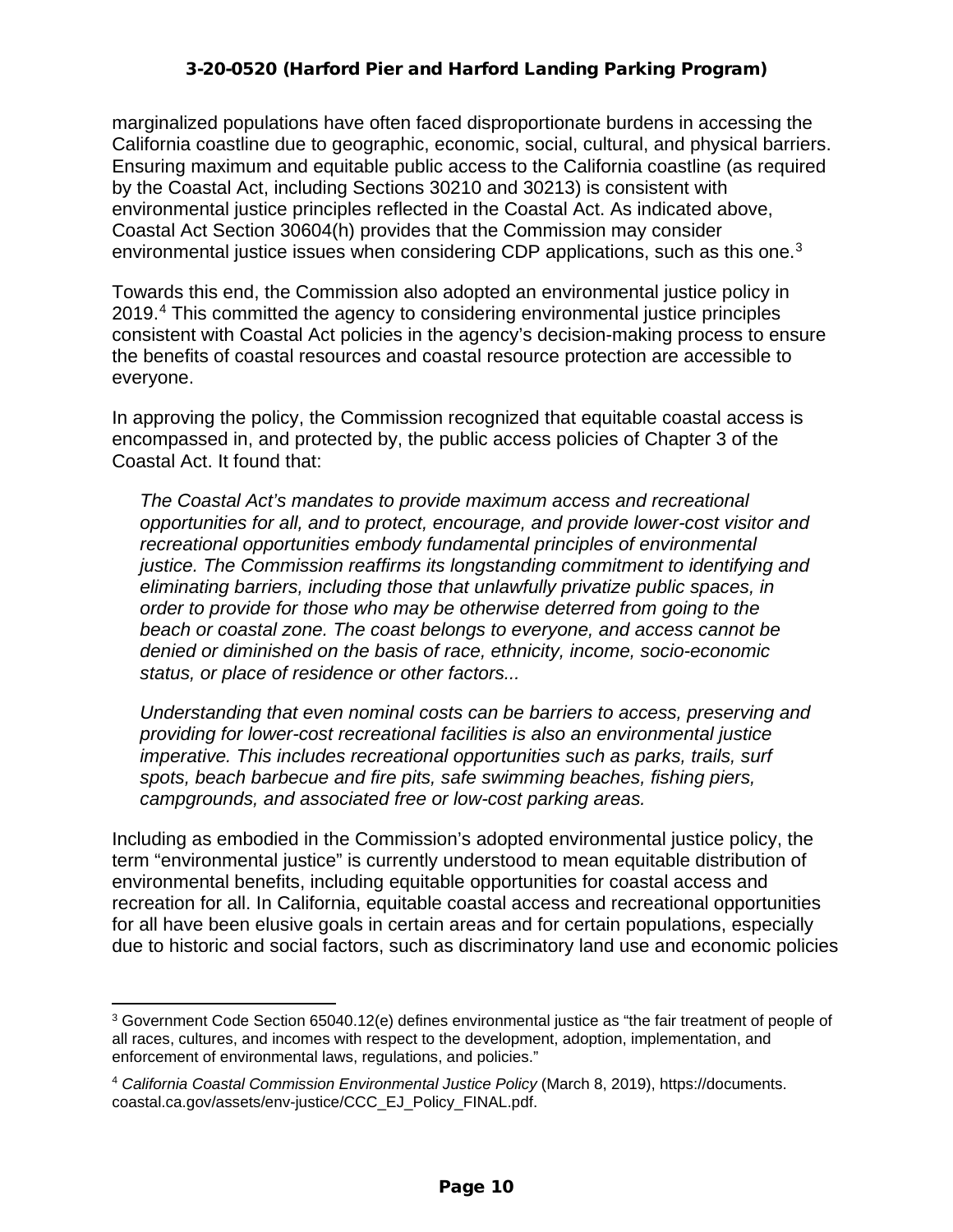#### and practices.[5](#page-10-0)

In this case, the proposed parking fee program is limited in scope as it only impacts 50 of the existing 266 existing free and unrestricted parking spaces at the Port, and the program is targeted at an explicitly identified problem (i.e., overutilization of the parking spaces that are in close proximity to commercial businesses). The program should be able to ensure adequate turnover to alleviate congestion in these identified problem areas and will benefit local businesses, including those that support the commercial fishing industry, while still maintaining a significant supply of free public beach and shoreline parking.<sup>[6](#page-10-1)</sup> Additionally, although a fee of any amount can act as a barrier to some segments of the population, and the proposed fee of \$3.00 for each two hours is not insubstantial, the rate is comparable to many other fee-based coastal parking programs (e.g., such as the flat rate of \$10 to park for any amount of time at many lots operated by the California Department of Parks and Recreation). Most importantly, access users have a choice to pay the fee to use the subset of fee-based parking spaces nearest to the commercial establishments or can choose to park for free closer to the shoreline and beach. In other words, the remaining free and unrestricted public parking spaces (and there would be a total of 216 free spaces as compared to the 50 fee-based spaces) provide a significant supply that is adequate to address identified demand, and it would appear that all access users that want to park for free at the Port would have that option.

To that point, the continuation and preservation of the free and unrestricted parking spaces at Harford Landing and along Avila Beach Drive are critical to the Commission being able to find the fee-based program consistent with the public recreational access and environmental justice policies of the Coastal Act. Due to the limited scope of the program, the fees are focused on parking spaces that mostly serve fee-based activities (e.g., restaurant dining and chartering a boat), rather than the free recreational activities available at the shoreline and adjacent sandy beaches (including wildlife viewing, swimming, and spending a day at the beach). In fact, all the fee-based spaces are located farthest away from the shoreline and the sandy beaches (see **Exhibit 3**). Importantly, the program also maintains the two existing free handicapped parking spaces on the pier itself, which will ensure that disability status will not be a factor in accessing the length of the 1,400-foot-long pier.

Thus, this approval allows for a fee-based (i.e., \$3.00 per two hours) and time restricted (i.e., allowing each car to park for two hours at a time) parking program for 14 spaces on Harford Pier and 36 spaces at Harford Landing (as shown in **Exhibit 3),** installation of program signage and two pay stations, and demarcation of the fee-based spaces.

<span id="page-10-0"></span><sup>5</sup> See, for example, *Free the Beach! Public Access, Equal Justice, and the California Coast*, Robert Garcia and Erica Flores Baltodano, Stanford Journal of Civil Rights and Civil Liberties (143, 2005); and *Coastal Access Equity and the Implementation of the California Coastal Act*, Reineman, et al, Stanford Environmental Law Review Journal (v. 36, pages 96-98, 2016).

<span id="page-10-1"></span><sup>&</sup>lt;sup>6</sup> Although there is some concern that almost all of the currently free and unrestricted public parking spaces on the pier itself would become fee based and time delimited (i.e., 14 out of the 16 spaces), the fact that over 200 free public parking spaces would continue to be provided at the base of the wharf, as would the two ADA spaces on the wharf itself, helps to tempers that concern.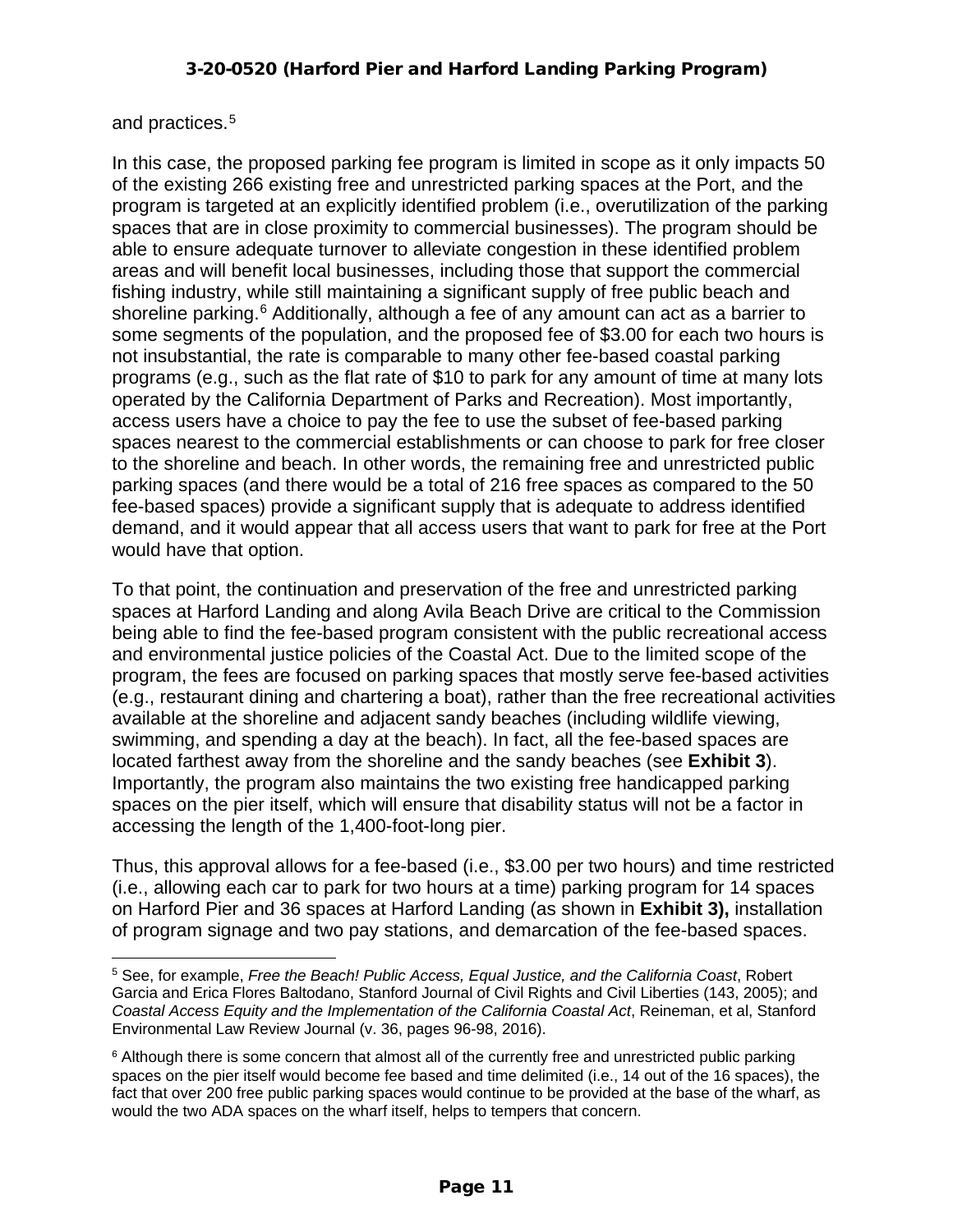Parking at the identified fee-based spaces is allowed to be limited to two hours at a time for a flat-rate of \$3.00 per each two hours, which shall not be modified (unless it is to reduce the number of fee-based spaces, to reduce the fee, and/or to eliminate the timing restriction). The remaining two handicapped parking spaces on Harford Pier and the 214 parking spaces at Harford Landing shall remain open, unrestricted, and free to the public at all times, which shall not be modified. The above limitations on the fees, fee areas, and restrictions are an important component of the Commission being able to approve this project. Further, the retention of the existing free and unrestricted parking spaces is a critical component of the Commission being able to find this project consistent with the Coastal Act at all. See **Special Condition 1**. These requirements appropriately circumscribe the project, which is necessary not only in terms of the project area itself, but also to address the potential cumulative impact on parking and the proliferation of parking fees in the area.

Although the proposed program as conditioned by Special Condition 1 broadly speaks to the applicable Coastal Act requirements, the proposed program also requires some additional modifications to ensure that the program *maximizes* public recreational access, and particularly lower cost access, as required by the Coastal Act. Specifically, the program charges a fee for almost all spaces on the pier and is proposed to operate 24 hours a day, despite the fact that the stated reason for the program is to create turnover for commercial businesses that do not operate 24 hours a day. The program can be more specifically tailored to the identified problem (i.e., limited to business hours), thus continuing to meet program objectives at the same as reducing its potential impacts on public recreational access users. Thus, **Special Condition 2** limits the fee parking program to between the hours of 8 am to 8 pm, which generally corresponds to when most of the existing businesses are open to the public (and which time frame shall not be modified unless it is to reduce the duration of fee collection between those times). The condition will ensure that free parking, particularly on the pier for early morning fisherman and those wishing to view the sunrise or sunset from the pier, is available for at least a portion of the day.

Finally, the Port District states that the project could provide funds for the maintenance of public facilities and alternative transportation options, but the application does not include a firm commitment or reporting mechanism to ensure that is the case. **Special Condition 3** ensures that all parking fee revenues would be exclusively used for maintenance, operation, and/or improvements to public recreational access facilities and/or programs at Port San Luis. As such, the project will enhance and preserve public recreational access opportunities, including maintenance of the no-cost parking access and all of the existing pier facilities that support a wide range of coastal-dependent recreation. **Special Condition 3** also requires the Port District to submit an annual accounting of the program to ensure revenues are used for these purposes.

Therefore, given that the project is conditioned to be limited in scope and duration, including to continue to provide a substantial amount of free and unrestricted public parking spaces for general public use, and to ensure that project revenues are directly used for public recreational access improvements, the Commission finds the proposed project consistent with the Coastal Act's public recreational access requirements, as